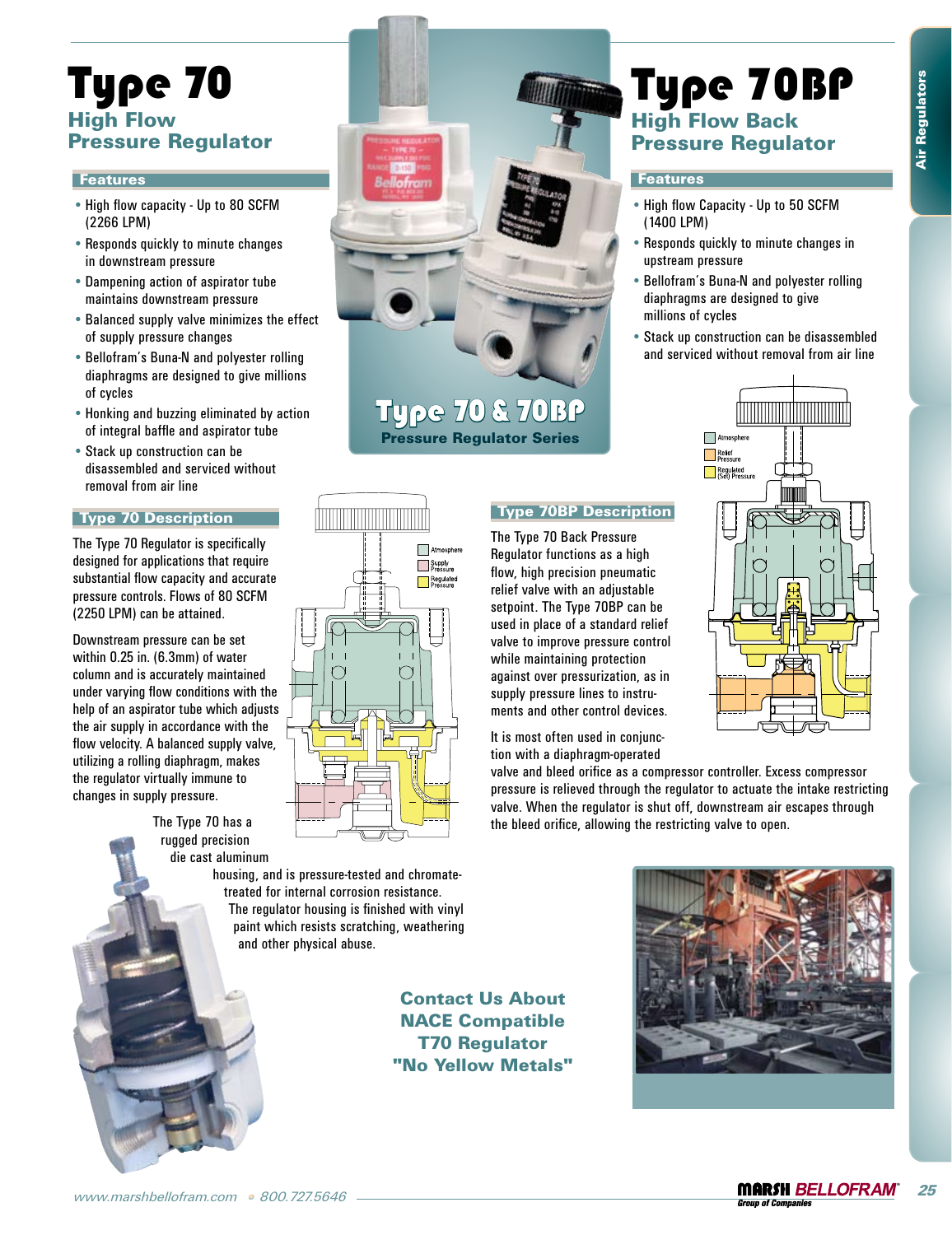

| 90 6.2<br>80 5.5<br>2-100 peg<br>4.8 |                                                                                                                                                                                                                                                                                                                                                                                                                                                            |                                                                                                                                                                                                                                                                                  |                                                                                                                                                                                                                                                                                                                                                                                                               | 80                                                                                                                                                                                                                                                                                                           | 90 6.2<br>5.5                                              |                                                                                                                                                                                                                                                                                                            |                                                                                                                                   |                                                                                                                   |                                                                           |                    |                                                                                                                                    |                                                                                                                                                        |                                                                                                                                                                                                                                                                                                                                                                                                                                                                                                                                                                                                                                                                                                                                                                                                                                                                                             |  |
|--------------------------------------|------------------------------------------------------------------------------------------------------------------------------------------------------------------------------------------------------------------------------------------------------------------------------------------------------------------------------------------------------------------------------------------------------------------------------------------------------------|----------------------------------------------------------------------------------------------------------------------------------------------------------------------------------------------------------------------------------------------------------------------------------|---------------------------------------------------------------------------------------------------------------------------------------------------------------------------------------------------------------------------------------------------------------------------------------------------------------------------------------------------------------------------------------------------------------|--------------------------------------------------------------------------------------------------------------------------------------------------------------------------------------------------------------------------------------------------------------------------------------------------------------|------------------------------------------------------------|------------------------------------------------------------------------------------------------------------------------------------------------------------------------------------------------------------------------------------------------------------------------------------------------------------|-----------------------------------------------------------------------------------------------------------------------------------|-------------------------------------------------------------------------------------------------------------------|---------------------------------------------------------------------------|--------------------|------------------------------------------------------------------------------------------------------------------------------------|--------------------------------------------------------------------------------------------------------------------------------------------------------|---------------------------------------------------------------------------------------------------------------------------------------------------------------------------------------------------------------------------------------------------------------------------------------------------------------------------------------------------------------------------------------------------------------------------------------------------------------------------------------------------------------------------------------------------------------------------------------------------------------------------------------------------------------------------------------------------------------------------------------------------------------------------------------------------------------------------------------------------------------------------------------------|--|
|                                      |                                                                                                                                                                                                                                                                                                                                                                                                                                                            |                                                                                                                                                                                                                                                                                  |                                                                                                                                                                                                                                                                                                                                                                                                               |                                                                                                                                                                                                                                                                                                              |                                                            |                                                                                                                                                                                                                                                                                                            |                                                                                                                                   |                                                                                                                   |                                                                           |                    |                                                                                                                                    |                                                                                                                                                        |                                                                                                                                                                                                                                                                                                                                                                                                                                                                                                                                                                                                                                                                                                                                                                                                                                                                                             |  |
|                                      |                                                                                                                                                                                                                                                                                                                                                                                                                                                            |                                                                                                                                                                                                                                                                                  |                                                                                                                                                                                                                                                                                                                                                                                                               | 70                                                                                                                                                                                                                                                                                                           | 4.8                                                        | 0-150 psg                                                                                                                                                                                                                                                                                                  |                                                                                                                                   |                                                                                                                   |                                                                           |                    |                                                                                                                                    |                                                                                                                                                        |                                                                                                                                                                                                                                                                                                                                                                                                                                                                                                                                                                                                                                                                                                                                                                                                                                                                                             |  |
| 4.1<br>1-50 000                      |                                                                                                                                                                                                                                                                                                                                                                                                                                                            |                                                                                                                                                                                                                                                                                  |                                                                                                                                                                                                                                                                                                                                                                                                               |                                                                                                                                                                                                                                                                                                              | 4.1                                                        |                                                                                                                                                                                                                                                                                                            |                                                                                                                                   |                                                                                                                   |                                                                           |                    |                                                                                                                                    |                                                                                                                                                        |                                                                                                                                                                                                                                                                                                                                                                                                                                                                                                                                                                                                                                                                                                                                                                                                                                                                                             |  |
|                                      |                                                                                                                                                                                                                                                                                                                                                                                                                                                            |                                                                                                                                                                                                                                                                                  |                                                                                                                                                                                                                                                                                                                                                                                                               |                                                                                                                                                                                                                                                                                                              |                                                            |                                                                                                                                                                                                                                                                                                            |                                                                                                                                   |                                                                                                                   |                                                                           |                    |                                                                                                                                    |                                                                                                                                                        |                                                                                                                                                                                                                                                                                                                                                                                                                                                                                                                                                                                                                                                                                                                                                                                                                                                                                             |  |
|                                      |                                                                                                                                                                                                                                                                                                                                                                                                                                                            |                                                                                                                                                                                                                                                                                  |                                                                                                                                                                                                                                                                                                                                                                                                               |                                                                                                                                                                                                                                                                                                              |                                                            |                                                                                                                                                                                                                                                                                                            |                                                                                                                                   |                                                                                                                   |                                                                           |                    |                                                                                                                                    |                                                                                                                                                        |                                                                                                                                                                                                                                                                                                                                                                                                                                                                                                                                                                                                                                                                                                                                                                                                                                                                                             |  |
|                                      |                                                                                                                                                                                                                                                                                                                                                                                                                                                            |                                                                                                                                                                                                                                                                                  |                                                                                                                                                                                                                                                                                                                                                                                                               |                                                                                                                                                                                                                                                                                                              |                                                            |                                                                                                                                                                                                                                                                                                            |                                                                                                                                   |                                                                                                                   |                                                                           |                    |                                                                                                                                    |                                                                                                                                                        |                                                                                                                                                                                                                                                                                                                                                                                                                                                                                                                                                                                                                                                                                                                                                                                                                                                                                             |  |
| 1.4                                  |                                                                                                                                                                                                                                                                                                                                                                                                                                                            |                                                                                                                                                                                                                                                                                  |                                                                                                                                                                                                                                                                                                                                                                                                               |                                                                                                                                                                                                                                                                                                              |                                                            |                                                                                                                                                                                                                                                                                                            |                                                                                                                                   |                                                                                                                   |                                                                           |                    |                                                                                                                                    |                                                                                                                                                        |                                                                                                                                                                                                                                                                                                                                                                                                                                                                                                                                                                                                                                                                                                                                                                                                                                                                                             |  |
|                                      |                                                                                                                                                                                                                                                                                                                                                                                                                                                            |                                                                                                                                                                                                                                                                                  |                                                                                                                                                                                                                                                                                                                                                                                                               |                                                                                                                                                                                                                                                                                                              |                                                            |                                                                                                                                                                                                                                                                                                            |                                                                                                                                   |                                                                                                                   |                                                                           |                    |                                                                                                                                    |                                                                                                                                                        |                                                                                                                                                                                                                                                                                                                                                                                                                                                                                                                                                                                                                                                                                                                                                                                                                                                                                             |  |
|                                      |                                                                                                                                                                                                                                                                                                                                                                                                                                                            |                                                                                                                                                                                                                                                                                  |                                                                                                                                                                                                                                                                                                                                                                                                               |                                                                                                                                                                                                                                                                                                              |                                                            |                                                                                                                                                                                                                                                                                                            | $-0.2$ psig                                                                                                                       |                                                                                                                   |                                                                           |                    |                                                                                                                                    |                                                                                                                                                        |                                                                                                                                                                                                                                                                                                                                                                                                                                                                                                                                                                                                                                                                                                                                                                                                                                                                                             |  |
|                                      |                                                                                                                                                                                                                                                                                                                                                                                                                                                            |                                                                                                                                                                                                                                                                                  |                                                                                                                                                                                                                                                                                                                                                                                                               |                                                                                                                                                                                                                                                                                                              |                                                            |                                                                                                                                                                                                                                                                                                            |                                                                                                                                   |                                                                                                                   |                                                                           |                    |                                                                                                                                    |                                                                                                                                                        | 70.0                                                                                                                                                                                                                                                                                                                                                                                                                                                                                                                                                                                                                                                                                                                                                                                                                                                                                        |  |
| $\bf{0}$<br>300<br>575               | 1150<br>850<br>FORWARD FLOW                                                                                                                                                                                                                                                                                                                                                                                                                                | 1700<br>1400                                                                                                                                                                                                                                                                     | 2000                                                                                                                                                                                                                                                                                                                                                                                                          |                                                                                                                                                                                                                                                                                                              | $\bf{0}$<br>300                                            |                                                                                                                                                                                                                                                                                                            | 575                                                                                                                               |                                                                                                                   | 1150                                                                      |                    |                                                                                                                                    | 1700                                                                                                                                                   | 2000                                                                                                                                                                                                                                                                                                                                                                                                                                                                                                                                                                                                                                                                                                                                                                                                                                                                                        |  |
|                                      |                                                                                                                                                                                                                                                                                                                                                                                                                                                            |                                                                                                                                                                                                                                                                                  |                                                                                                                                                                                                                                                                                                                                                                                                               |                                                                                                                                                                                                                                                                                                              |                                                            |                                                                                                                                                                                                                                                                                                            |                                                                                                                                   |                                                                                                                   |                                                                           |                    |                                                                                                                                    |                                                                                                                                                        |                                                                                                                                                                                                                                                                                                                                                                                                                                                                                                                                                                                                                                                                                                                                                                                                                                                                                             |  |
| <b>Part Number</b>                   | <b>Port Size</b>                                                                                                                                                                                                                                                                                                                                                                                                                                           |                                                                                                                                                                                                                                                                                  |                                                                                                                                                                                                                                                                                                                                                                                                               |                                                                                                                                                                                                                                                                                                              |                                                            |                                                                                                                                                                                                                                                                                                            |                                                                                                                                   |                                                                                                                   |                                                                           |                    |                                                                                                                                    |                                                                                                                                                        |                                                                                                                                                                                                                                                                                                                                                                                                                                                                                                                                                                                                                                                                                                                                                                                                                                                                                             |  |
|                                      |                                                                                                                                                                                                                                                                                                                                                                                                                                                            |                                                                                                                                                                                                                                                                                  |                                                                                                                                                                                                                                                                                                                                                                                                               |                                                                                                                                                                                                                                                                                                              |                                                            |                                                                                                                                                                                                                                                                                                            |                                                                                                                                   |                                                                                                                   | $\overline{1}$                                                            |                    |                                                                                                                                    |                                                                                                                                                        | 11                                                                                                                                                                                                                                                                                                                                                                                                                                                                                                                                                                                                                                                                                                                                                                                                                                                                                          |  |
|                                      |                                                                                                                                                                                                                                                                                                                                                                                                                                                            |                                                                                                                                                                                                                                                                                  |                                                                                                                                                                                                                                                                                                                                                                                                               | 2                                                                                                                                                                                                                                                                                                            | Non-Relieving                                              | 002                                                                                                                                                                                                                                                                                                        | 032<br>052                                                                                                                        | 062                                                                                                               | 072                                                                       | 082                | 092                                                                                                                                |                                                                                                                                                        | 112                                                                                                                                                                                                                                                                                                                                                                                                                                                                                                                                                                                                                                                                                                                                                                                                                                                                                         |  |
|                                      |                                                                                                                                                                                                                                                                                                                                                                                                                                                            |                                                                                                                                                                                                                                                                                  |                                                                                                                                                                                                                                                                                                                                                                                                               | 3                                                                                                                                                                                                                                                                                                            |                                                            |                                                                                                                                                                                                                                                                                                            | 053<br>003                                                                                                                        | 063                                                                                                               | 073                                                                       | 083                |                                                                                                                                    | 103                                                                                                                                                    | 113                                                                                                                                                                                                                                                                                                                                                                                                                                                                                                                                                                                                                                                                                                                                                                                                                                                                                         |  |
|                                      |                                                                                                                                                                                                                                                                                                                                                                                                                                                            |                                                                                                                                                                                                                                                                                  |                                                                                                                                                                                                                                                                                                                                                                                                               |                                                                                                                                                                                                                                                                                                              |                                                            |                                                                                                                                                                                                                                                                                                            |                                                                                                                                   |                                                                                                                   |                                                                           |                    |                                                                                                                                    |                                                                                                                                                        | 115                                                                                                                                                                                                                                                                                                                                                                                                                                                                                                                                                                                                                                                                                                                                                                                                                                                                                         |  |
|                                      |                                                                                                                                                                                                                                                                                                                                                                                                                                                            |                                                                                                                                                                                                                                                                                  |                                                                                                                                                                                                                                                                                                                                                                                                               |                                                                                                                                                                                                                                                                                                              |                                                            |                                                                                                                                                                                                                                                                                                            |                                                                                                                                   |                                                                                                                   |                                                                           |                    |                                                                                                                                    |                                                                                                                                                        |                                                                                                                                                                                                                                                                                                                                                                                                                                                                                                                                                                                                                                                                                                                                                                                                                                                                                             |  |
|                                      |                                                                                                                                                                                                                                                                                                                                                                                                                                                            |                                                                                                                                                                                                                                                                                  |                                                                                                                                                                                                                                                                                                                                                                                                               |                                                                                                                                                                                                                                                                                                              |                                                            |                                                                                                                                                                                                                                                                                                            |                                                                                                                                   |                                                                                                                   |                                                                           |                    |                                                                                                                                    |                                                                                                                                                        | 116                                                                                                                                                                                                                                                                                                                                                                                                                                                                                                                                                                                                                                                                                                                                                                                                                                                                                         |  |
|                                      |                                                                                                                                                                                                                                                                                                                                                                                                                                                            |                                                                                                                                                                                                                                                                                  |                                                                                                                                                                                                                                                                                                                                                                                                               | 7                                                                                                                                                                                                                                                                                                            | <b>Mounting Bracket</b><br>007<br>087<br>097<br>107<br>117 |                                                                                                                                                                                                                                                                                                            |                                                                                                                                   |                                                                                                                   |                                                                           |                    |                                                                                                                                    |                                                                                                                                                        |                                                                                                                                                                                                                                                                                                                                                                                                                                                                                                                                                                                                                                                                                                                                                                                                                                                                                             |  |
|                                      |                                                                                                                                                                                                                                                                                                                                                                                                                                                            |                                                                                                                                                                                                                                                                                  |                                                                                                                                                                                                                                                                                                                                                                                                               | 8                                                                                                                                                                                                                                                                                                            | Pressure Gauge                                             |                                                                                                                                                                                                                                                                                                            |                                                                                                                                   |                                                                                                                   |                                                                           | 008                | 098                                                                                                                                | 108                                                                                                                                                    | 118                                                                                                                                                                                                                                                                                                                                                                                                                                                                                                                                                                                                                                                                                                                                                                                                                                                                                         |  |
|                                      |                                                                                                                                                                                                                                                                                                                                                                                                                                                            |                                                                                                                                                                                                                                                                                  |                                                                                                                                                                                                                                                                                                                                                                                                               |                                                                                                                                                                                                                                                                                                              |                                                            |                                                                                                                                                                                                                                                                                                            |                                                                                                                                   |                                                                                                                   |                                                                           |                    |                                                                                                                                    |                                                                                                                                                        | 119                                                                                                                                                                                                                                                                                                                                                                                                                                                                                                                                                                                                                                                                                                                                                                                                                                                                                         |  |
|                                      |                                                                                                                                                                                                                                                                                                                                                                                                                                                            |                                                                                                                                                                                                                                                                                  |                                                                                                                                                                                                                                                                                                                                                                                                               |                                                                                                                                                                                                                                                                                                              |                                                            |                                                                                                                                                                                                                                                                                                            |                                                                                                                                   |                                                                                                                   |                                                                           |                    |                                                                                                                                    |                                                                                                                                                        |                                                                                                                                                                                                                                                                                                                                                                                                                                                                                                                                                                                                                                                                                                                                                                                                                                                                                             |  |
|                                      |                                                                                                                                                                                                                                                                                                                                                                                                                                                            |                                                                                                                                                                                                                                                                                  |                                                                                                                                                                                                                                                                                                                                                                                                               |                                                                                                                                                                                                                                                                                                              |                                                            |                                                                                                                                                                                                                                                                                                            |                                                                                                                                   |                                                                                                                   |                                                                           |                    |                                                                                                                                    |                                                                                                                                                        | 110                                                                                                                                                                                                                                                                                                                                                                                                                                                                                                                                                                                                                                                                                                                                                                                                                                                                                         |  |
|                                      |                                                                                                                                                                                                                                                                                                                                                                                                                                                            |                                                                                                                                                                                                                                                                                  |                                                                                                                                                                                                                                                                                                                                                                                                               | 11                                                                                                                                                                                                                                                                                                           | <b>Check Valve</b>                                         |                                                                                                                                                                                                                                                                                                            |                                                                                                                                   |                                                                                                                   |                                                                           |                    |                                                                                                                                    |                                                                                                                                                        | 011                                                                                                                                                                                                                                                                                                                                                                                                                                                                                                                                                                                                                                                                                                                                                                                                                                                                                         |  |
|                                      |                                                                                                                                                                                                                                                                                                                                                                                                                                                            |                                                                                                                                                                                                                                                                                  |                                                                                                                                                                                                                                                                                                                                                                                                               |                                                                                                                                                                                                                                                                                                              |                                                            |                                                                                                                                                                                                                                                                                                            |                                                                                                                                   |                                                                                                                   |                                                                           |                    |                                                                                                                                    |                                                                                                                                                        |                                                                                                                                                                                                                                                                                                                                                                                                                                                                                                                                                                                                                                                                                                                                                                                                                                                                                             |  |
|                                      |                                                                                                                                                                                                                                                                                                                                                                                                                                                            |                                                                                                                                                                                                                                                                                  |                                                                                                                                                                                                                                                                                                                                                                                                               | <b>Options and Accessories</b>                                                                                                                                                                                                                                                                               |                                                            |                                                                                                                                                                                                                                                                                                            |                                                                                                                                   |                                                                                                                   |                                                                           |                    |                                                                                                                                    |                                                                                                                                                        |                                                                                                                                                                                                                                                                                                                                                                                                                                                                                                                                                                                                                                                                                                                                                                                                                                                                                             |  |
|                                      |                                                                                                                                                                                                                                                                                                                                                                                                                                                            |                                                                                                                                                                                                                                                                                  |                                                                                                                                                                                                                                                                                                                                                                                                               | <b>Non-Relieving</b>                                                                                                                                                                                                                                                                                         |                                                            |                                                                                                                                                                                                                                                                                                            |                                                                                                                                   |                                                                                                                   |                                                                           |                    |                                                                                                                                    |                                                                                                                                                        |                                                                                                                                                                                                                                                                                                                                                                                                                                                                                                                                                                                                                                                                                                                                                                                                                                                                                             |  |
|                                      |                                                                                                                                                                                                                                                                                                                                                                                                                                                            |                                                                                                                                                                                                                                                                                  |                                                                                                                                                                                                                                                                                                                                                                                                               |                                                                                                                                                                                                                                                                                                              |                                                            |                                                                                                                                                                                                                                                                                                            |                                                                                                                                   |                                                                                                                   |                                                                           |                    |                                                                                                                                    |                                                                                                                                                        |                                                                                                                                                                                                                                                                                                                                                                                                                                                                                                                                                                                                                                                                                                                                                                                                                                                                                             |  |
|                                      |                                                                                                                                                                                                                                                                                                                                                                                                                                                            |                                                                                                                                                                                                                                                                                  |                                                                                                                                                                                                                                                                                                                                                                                                               |                                                                                                                                                                                                                                                                                                              |                                                            |                                                                                                                                                                                                                                                                                                            |                                                                                                                                   |                                                                                                                   |                                                                           |                    |                                                                                                                                    |                                                                                                                                                        |                                                                                                                                                                                                                                                                                                                                                                                                                                                                                                                                                                                                                                                                                                                                                                                                                                                                                             |  |
|                                      |                                                                                                                                                                                                                                                                                                                                                                                                                                                            |                                                                                                                                                                                                                                                                                  |                                                                                                                                                                                                                                                                                                                                                                                                               | flowing through the regulator must not escape at the regulator. Non-re-                                                                                                                                                                                                                                      |                                                            |                                                                                                                                                                                                                                                                                                            |                                                                                                                                   |                                                                                                                   |                                                                           |                    |                                                                                                                                    |                                                                                                                                                        |                                                                                                                                                                                                                                                                                                                                                                                                                                                                                                                                                                                                                                                                                                                                                                                                                                                                                             |  |
|                                      |                                                                                                                                                                                                                                                                                                                                                                                                                                                            |                                                                                                                                                                                                                                                                                  |                                                                                                                                                                                                                                                                                                                                                                                                               |                                                                                                                                                                                                                                                                                                              |                                                            |                                                                                                                                                                                                                                                                                                            |                                                                                                                                   |                                                                                                                   |                                                                           |                    |                                                                                                                                    |                                                                                                                                                        |                                                                                                                                                                                                                                                                                                                                                                                                                                                                                                                                                                                                                                                                                                                                                                                                                                                                                             |  |
|                                      |                                                                                                                                                                                                                                                                                                                                                                                                                                                            |                                                                                                                                                                                                                                                                                  |                                                                                                                                                                                                                                                                                                                                                                                                               |                                                                                                                                                                                                                                                                                                              |                                                            |                                                                                                                                                                                                                                                                                                            |                                                                                                                                   |                                                                                                                   |                                                                           |                    |                                                                                                                                    |                                                                                                                                                        |                                                                                                                                                                                                                                                                                                                                                                                                                                                                                                                                                                                                                                                                                                                                                                                                                                                                                             |  |
|                                      |                                                                                                                                                                                                                                                                                                                                                                                                                                                            |                                                                                                                                                                                                                                                                                  |                                                                                                                                                                                                                                                                                                                                                                                                               |                                                                                                                                                                                                                                                                                                              |                                                            |                                                                                                                                                                                                                                                                                                            |                                                                                                                                   |                                                                                                                   |                                                                           |                    |                                                                                                                                    |                                                                                                                                                        |                                                                                                                                                                                                                                                                                                                                                                                                                                                                                                                                                                                                                                                                                                                                                                                                                                                                                             |  |
|                                      |                                                                                                                                                                                                                                                                                                                                                                                                                                                            |                                                                                                                                                                                                                                                                                  |                                                                                                                                                                                                                                                                                                                                                                                                               | provide increased corrosion resistance.<br><b>Tapped Vent</b>                                                                                                                                                                                                                                                |                                                            |                                                                                                                                                                                                                                                                                                            |                                                                                                                                   |                                                                                                                   |                                                                           |                    |                                                                                                                                    |                                                                                                                                                        |                                                                                                                                                                                                                                                                                                                                                                                                                                                                                                                                                                                                                                                                                                                                                                                                                                                                                             |  |
| 960-195-000                          | 3/8                                                                                                                                                                                                                                                                                                                                                                                                                                                        | $0 - 0.7$                                                                                                                                                                                                                                                                        | $0-10$                                                                                                                                                                                                                                                                                                                                                                                                        |                                                                                                                                                                                                                                                                                                              |                                                            |                                                                                                                                                                                                                                                                                                            |                                                                                                                                   |                                                                                                                   |                                                                           |                    |                                                                                                                                    |                                                                                                                                                        |                                                                                                                                                                                                                                                                                                                                                                                                                                                                                                                                                                                                                                                                                                                                                                                                                                                                                             |  |
| 960-197-000                          | 1/4                                                                                                                                                                                                                                                                                                                                                                                                                                                        | $0 - 2.1$                                                                                                                                                                                                                                                                        | $0 - 30$                                                                                                                                                                                                                                                                                                                                                                                                      |                                                                                                                                                                                                                                                                                                              |                                                            |                                                                                                                                                                                                                                                                                                            |                                                                                                                                   |                                                                                                                   |                                                                           |                    |                                                                                                                                    |                                                                                                                                                        |                                                                                                                                                                                                                                                                                                                                                                                                                                                                                                                                                                                                                                                                                                                                                                                                                                                                                             |  |
| 960-198-000                          | 3/8                                                                                                                                                                                                                                                                                                                                                                                                                                                        | $0 - 2.1$                                                                                                                                                                                                                                                                        | $0 - 30$                                                                                                                                                                                                                                                                                                                                                                                                      |                                                                                                                                                                                                                                                                                                              |                                                            |                                                                                                                                                                                                                                                                                                            |                                                                                                                                   |                                                                                                                   |                                                                           |                    |                                                                                                                                    |                                                                                                                                                        |                                                                                                                                                                                                                                                                                                                                                                                                                                                                                                                                                                                                                                                                                                                                                                                                                                                                                             |  |
| 960-200-000                          | 1/4                                                                                                                                                                                                                                                                                                                                                                                                                                                        | $0 - 4.1$                                                                                                                                                                                                                                                                        | $0 - 60$                                                                                                                                                                                                                                                                                                                                                                                                      |                                                                                                                                                                                                                                                                                                              |                                                            |                                                                                                                                                                                                                                                                                                            |                                                                                                                                   |                                                                                                                   |                                                                           |                    |                                                                                                                                    |                                                                                                                                                        |                                                                                                                                                                                                                                                                                                                                                                                                                                                                                                                                                                                                                                                                                                                                                                                                                                                                                             |  |
| 960-201-000                          | 3/8                                                                                                                                                                                                                                                                                                                                                                                                                                                        | $0 - 4.1$                                                                                                                                                                                                                                                                        | $0-60$                                                                                                                                                                                                                                                                                                                                                                                                        |                                                                                                                                                                                                                                                                                                              |                                                            |                                                                                                                                                                                                                                                                                                            |                                                                                                                                   |                                                                                                                   |                                                                           |                    |                                                                                                                                    |                                                                                                                                                        |                                                                                                                                                                                                                                                                                                                                                                                                                                                                                                                                                                                                                                                                                                                                                                                                                                                                                             |  |
| 960-203-000                          | 1/4                                                                                                                                                                                                                                                                                                                                                                                                                                                        | $0-10.3$                                                                                                                                                                                                                                                                         | $0 - 150$                                                                                                                                                                                                                                                                                                                                                                                                     |                                                                                                                                                                                                                                                                                                              |                                                            |                                                                                                                                                                                                                                                                                                            |                                                                                                                                   |                                                                                                                   |                                                                           |                    |                                                                                                                                    |                                                                                                                                                        |                                                                                                                                                                                                                                                                                                                                                                                                                                                                                                                                                                                                                                                                                                                                                                                                                                                                                             |  |
| 960-204-000                          | 3/8                                                                                                                                                                                                                                                                                                                                                                                                                                                        | $0-10.3$                                                                                                                                                                                                                                                                         | $0 - 150$                                                                                                                                                                                                                                                                                                                                                                                                     |                                                                                                                                                                                                                                                                                                              |                                                            |                                                                                                                                                                                                                                                                                                            |                                                                                                                                   |                                                                                                                   |                                                                           |                    |                                                                                                                                    |                                                                                                                                                        |                                                                                                                                                                                                                                                                                                                                                                                                                                                                                                                                                                                                                                                                                                                                                                                                                                                                                             |  |
|                                      |                                                                                                                                                                                                                                                                                                                                                                                                                                                            |                                                                                                                                                                                                                                                                                  |                                                                                                                                                                                                                                                                                                                                                                                                               |                                                                                                                                                                                                                                                                                                              |                                                            |                                                                                                                                                                                                                                                                                                            |                                                                                                                                   |                                                                                                                   |                                                                           |                    |                                                                                                                                    |                                                                                                                                                        |                                                                                                                                                                                                                                                                                                                                                                                                                                                                                                                                                                                                                                                                                                                                                                                                                                                                                             |  |
| <b>Options</b>                       |                                                                                                                                                                                                                                                                                                                                                                                                                                                            |                                                                                                                                                                                                                                                                                  |                                                                                                                                                                                                                                                                                                                                                                                                               |                                                                                                                                                                                                                                                                                                              |                                                            |                                                                                                                                                                                                                                                                                                            |                                                                                                                                   |                                                                                                                   |                                                                           |                    |                                                                                                                                    |                                                                                                                                                        |                                                                                                                                                                                                                                                                                                                                                                                                                                                                                                                                                                                                                                                                                                                                                                                                                                                                                             |  |
|                                      |                                                                                                                                                                                                                                                                                                                                                                                                                                                            | <b>TYPE 70</b>                                                                                                                                                                                                                                                                   | <b>TYPE 70BP</b>                                                                                                                                                                                                                                                                                                                                                                                              |                                                                                                                                                                                                                                                                                                              |                                                            |                                                                                                                                                                                                                                                                                                            |                                                                                                                                   |                                                                                                                   |                                                                           |                    |                                                                                                                                    |                                                                                                                                                        |                                                                                                                                                                                                                                                                                                                                                                                                                                                                                                                                                                                                                                                                                                                                                                                                                                                                                             |  |
| Non-Relieving                        |                                                                                                                                                                                                                                                                                                                                                                                                                                                            | $\bullet$                                                                                                                                                                                                                                                                        |                                                                                                                                                                                                                                                                                                                                                                                                               |                                                                                                                                                                                                                                                                                                              |                                                            |                                                                                                                                                                                                                                                                                                            |                                                                                                                                   |                                                                                                                   |                                                                           |                    |                                                                                                                                    |                                                                                                                                                        |                                                                                                                                                                                                                                                                                                                                                                                                                                                                                                                                                                                                                                                                                                                                                                                                                                                                                             |  |
| Knob                                 |                                                                                                                                                                                                                                                                                                                                                                                                                                                            | s                                                                                                                                                                                                                                                                                | s                                                                                                                                                                                                                                                                                                                                                                                                             |                                                                                                                                                                                                                                                                                                              |                                                            |                                                                                                                                                                                                                                                                                                            |                                                                                                                                   |                                                                                                                   |                                                                           |                    |                                                                                                                                    |                                                                                                                                                        |                                                                                                                                                                                                                                                                                                                                                                                                                                                                                                                                                                                                                                                                                                                                                                                                                                                                                             |  |
| Sq. Head Adj. Screw                  |                                                                                                                                                                                                                                                                                                                                                                                                                                                            | $\bullet$                                                                                                                                                                                                                                                                        | $\bullet$                                                                                                                                                                                                                                                                                                                                                                                                     |                                                                                                                                                                                                                                                                                                              |                                                            |                                                                                                                                                                                                                                                                                                            |                                                                                                                                   |                                                                                                                   |                                                                           |                    |                                                                                                                                    |                                                                                                                                                        |                                                                                                                                                                                                                                                                                                                                                                                                                                                                                                                                                                                                                                                                                                                                                                                                                                                                                             |  |
| <b>Epoxy Coating</b>                 |                                                                                                                                                                                                                                                                                                                                                                                                                                                            | $\bullet$                                                                                                                                                                                                                                                                        | $\bullet$                                                                                                                                                                                                                                                                                                                                                                                                     |                                                                                                                                                                                                                                                                                                              |                                                            |                                                                                                                                                                                                                                                                                                            |                                                                                                                                   |                                                                                                                   |                                                                           |                    |                                                                                                                                    |                                                                                                                                                        |                                                                                                                                                                                                                                                                                                                                                                                                                                                                                                                                                                                                                                                                                                                                                                                                                                                                                             |  |
|                                      |                                                                                                                                                                                                                                                                                                                                                                                                                                                            | $\bullet$                                                                                                                                                                                                                                                                        |                                                                                                                                                                                                                                                                                                                                                                                                               |                                                                                                                                                                                                                                                                                                              |                                                            |                                                                                                                                                                                                                                                                                                            |                                                                                                                                   |                                                                                                                   |                                                                           |                    |                                                                                                                                    |                                                                                                                                                        |                                                                                                                                                                                                                                                                                                                                                                                                                                                                                                                                                                                                                                                                                                                                                                                                                                                                                             |  |
|                                      |                                                                                                                                                                                                                                                                                                                                                                                                                                                            |                                                                                                                                                                                                                                                                                  |                                                                                                                                                                                                                                                                                                                                                                                                               |                                                                                                                                                                                                                                                                                                              |                                                            |                                                                                                                                                                                                                                                                                                            |                                                                                                                                   |                                                                                                                   |                                                                           |                    |                                                                                                                                    |                                                                                                                                                        |                                                                                                                                                                                                                                                                                                                                                                                                                                                                                                                                                                                                                                                                                                                                                                                                                                                                                             |  |
|                                      |                                                                                                                                                                                                                                                                                                                                                                                                                                                            | $\bullet$                                                                                                                                                                                                                                                                        | $\bullet$                                                                                                                                                                                                                                                                                                                                                                                                     |                                                                                                                                                                                                                                                                                                              |                                                            |                                                                                                                                                                                                                                                                                                            |                                                                                                                                   |                                                                                                                   |                                                                           |                    |                                                                                                                                    |                                                                                                                                                        |                                                                                                                                                                                                                                                                                                                                                                                                                                                                                                                                                                                                                                                                                                                                                                                                                                                                                             |  |
| <b>Low Bleed</b>                     |                                                                                                                                                                                                                                                                                                                                                                                                                                                            | $\bullet$                                                                                                                                                                                                                                                                        |                                                                                                                                                                                                                                                                                                                                                                                                               |                                                                                                                                                                                                                                                                                                              |                                                            |                                                                                                                                                                                                                                                                                                            |                                                                                                                                   |                                                                                                                   |                                                                           |                    |                                                                                                                                    |                                                                                                                                                        |                                                                                                                                                                                                                                                                                                                                                                                                                                                                                                                                                                                                                                                                                                                                                                                                                                                                                             |  |
|                                      |                                                                                                                                                                                                                                                                                                                                                                                                                                                            | $\bullet$                                                                                                                                                                                                                                                                        |                                                                                                                                                                                                                                                                                                                                                                                                               |                                                                                                                                                                                                                                                                                                              | when the supply is shut down.                              |                                                                                                                                                                                                                                                                                                            |                                                                                                                                   |                                                                                                                   |                                                                           |                    |                                                                                                                                    |                                                                                                                                                        |                                                                                                                                                                                                                                                                                                                                                                                                                                                                                                                                                                                                                                                                                                                                                                                                                                                                                             |  |
| 50 3.4<br>2.1<br>0.7                 | 40 2.8<br>0<br>10.0<br>20.0<br>960-129-000<br>960-174-000<br>960-162-000<br>960-130-000<br>960-131-000<br>960-163-000<br>960-089-000<br>960-090-000<br>960-159-000<br>960-091-000<br>960-092-000<br>960-160-000<br>960-093-000<br>960-094-000<br>960-161-000<br>960-152-000<br>960-153-000<br>960-164-000<br>960-191-000<br>960-192-000<br>960-194-000<br><b>Tapped Vent</b><br><b>Mounting Bracket</b><br>Pressure Gauge<br><b>Tamper Resistant Cover</b> | MH2 0E-0-444<br>0-10 peg<br>$-0.2001$<br>30.0<br>40.0<br>(NPT)<br>1/4<br>3/8<br>1/2<br>1/4<br>3/8<br>1/2<br>3/8<br>1/4<br>1/2<br>3/8<br>1/4<br>1/2<br>3/8<br>1/4<br>1/2<br>1/4<br>3/8<br>1/2<br>1/4<br>3/8<br>1/4<br>$\bullet$ = option is available<br>$s =$ option is standard | 60.0<br>50.0<br><b>Type 70 and 70BP Ordering Information</b><br><b>BAR</b><br>$0 - 0.1$<br>$0 - 0.1$<br>$0 - 0.1$<br>$0 - 0.7$<br>$0 - 0.7$<br>$0 - 0.7$<br>$0 - 2.1$<br>$0 - 2.1$<br>$0 - 2.1$<br>$0.1 - 4.1$<br>$0.1 - 4.1$<br>$0.1 - 4.1$<br>$0.1 - 10.3$<br>$0.1 - 10.3$<br>$0.1 - 10.3$<br>$0.2 - 13.8$<br>$0.2 - 13.8$<br>$0.2 - 13.8$<br>$0 - 0.1$<br>$0 - 0.1$<br>$0 - 0.7$<br>$\bullet$<br>$\bullet$ | 70.0<br><b>Set Point Range</b><br><b>PSIG</b><br>$0-2$<br>$0-2$<br>$0-2$<br>$0 - 10$<br>$0 - 10$<br>$0 - 10$<br>$0 - 30$<br>$0 - 30$<br>$0 - 30$<br>$1-60$<br>$1-60$<br>$1-60$<br>$2 - 150$<br>$2 - 150$<br>$2 - 150$<br>$3 - 200$<br>3-200<br>3-200<br>$0-2$<br>$0-2$<br>$0 - 10$<br>$\bullet$<br>$\bullet$ | REGULATED PRESSURE<br>80.0<br>2265<br>5<br>6<br>9<br>10    | 60<br>50<br>3.4<br>40<br>2.8<br>$30\,$<br>2.1<br>20<br>1.4<br>0.7<br>10<br>$\mathbf{0}$<br>U<br><b>SCFM</b><br>0<br><b>LPM</b><br><b>FORWARD FLOW</b><br><b>Option</b><br><b>Epoxy Finish</b><br><b>Tapped Vent</b><br><b>Low Bleed</b><br><b>Pressure Gauge</b><br><b>Low Bleed</b><br><b>Check Valve</b> | $0.10 \, \text{mag}$<br>10.0<br>$\overline{2}$<br>Sq. Head Adj. Screw<br><b>Tamper-Resistant Cover</b><br><b>Mounting Bracket</b> | $-0.60$ pag<br>$-0.30.08$<br>20.0<br>5<br>3<br>005<br><b>Tamper Resistant Cover</b><br>ordinary hand adjustments. | 30.0<br>850<br>6<br>065<br>006<br><b>Corrosive Resistant Epoxy Finish</b> | 40.0<br>075<br>076 | 8<br>085<br>086<br>Allows installation of plumbing to capture exhaust air.<br>Steel (dichromate finish) bracket for side mounting. | 50.0<br>1400<br><b>Type 70 and 70BP Option Ordering Matrix</b><br>9<br>095<br>096<br>009<br>Reduces steady-state air consumption by approximately 50%. | 60.0<br>Replace last three digits of part number with digits from table below.<br>10<br>105<br>106<br>109<br>010<br>Used in applications where it is desirable to relieve pressure downstream<br>of the regulator, for some constant flow applications, and where the gas<br>lieving regulators should not be used for low or no flow applications.<br>An epoxy paint applied to the body of the regulator exterior surfaces to<br>Dual scale 2 in. (50.8 mm) gauges. Ranges include 0-30 PSIG (0-200 kPa),<br>0-60 PSIG (0-400 kPa), 0-100 PSIG (0-700 kPa) and 0-160 PSIG (0-1100<br>kPa). When specified with regulator, the correct range will be supplied.<br>An aluminum tubular cover placed over a slotted head adjusting screw<br>and screwed onto the bonnet of the regulator with a wrench. Prevents<br>Allows quick dumping of output line pressure through the supply air line |  |

### **Options**

|                          | $\bullet$ = option is available<br>$s =$ option is standard |   | TYPE 70 TYPE 70BP |
|--------------------------|-------------------------------------------------------------|---|-------------------|
| $\overline{\phantom{a}}$ | Non-Relieving                                               |   |                   |
| 3                        | Knob<br>Sq. Head Adj. Screw                                 | s | s                 |
| 5                        | <b>Epoxy Coating</b>                                        |   |                   |
| 6                        | <b>Tapped Vent</b>                                          |   |                   |
|                          | <b>Mounting Bracket</b>                                     |   |                   |
| 8                        | <b>Pressure Gauge</b>                                       |   |                   |
| 9                        | <b>Tamper Resistant Cover</b>                               |   |                   |
| 10                       | <b>Low Bleed</b>                                            |   |                   |
| 11                       | <b>Check Valve</b>                                          |   |                   |

### Type 70BP: Regulated Pressure VS. Flow

90 6.2 80 5.5 70 4.8 60 4.1 50 3.4 40 2.8 30 2.1 20 1.4 10 0.7 0 0 SCFM 0 10.0 20.0 30.0 40.0 50.0 60.0 70.0 LPM 0 300 575 850 1150 1400 1700 2000 Forward Flow psig BAR Regulated Pressure

| <b>Type 70 and 70BP Option Ordering Matrix</b>                         |                                    |  |   |     |     |                |     |     |     |     |
|------------------------------------------------------------------------|------------------------------------|--|---|-----|-----|----------------|-----|-----|-----|-----|
| Replace last three digits of part number with digits from table below. |                                    |  |   |     |     |                |     |     |     |     |
| $\overline{2}$<br>Option                                               |                                    |  | 3 | 5   | 6   | $\overline{7}$ | 8   | 9   | 10  | 11  |
| $\overline{2}$                                                         | 002<br>032<br><b>Non-Relieving</b> |  |   | 052 | 062 | 072            | 082 | 092 |     | 112 |
| 3<br>003<br>053<br>Sq. Head Adj. Screw                                 |                                    |  |   |     | 063 | 073            | 083 |     | 103 | 113 |
| 5<br>005<br><b>Epoxy Finish</b>                                        |                                    |  |   | 065 | 075 | 085            | 095 | 105 | 115 |     |
| 6<br>006<br><b>Tapped Vent</b>                                         |                                    |  |   | 076 | 086 | 096            | 106 | 116 |     |     |
| $\overline{7}$<br><b>Mounting Bracket</b>                              |                                    |  |   |     | 007 | 087            | 097 | 107 | 117 |     |
| 8<br>Pressure Gauge                                                    |                                    |  |   |     |     | 008            | 098 | 108 | 118 |     |
| 9                                                                      | <b>Tamper-Resistant Cover</b>      |  |   |     |     |                | 009 | 109 | 119 |     |
| 10                                                                     | <b>Low Bleed</b>                   |  |   |     |     | 010            | 110 |     |     |     |
| 11                                                                     | <b>Check Valve</b>                 |  |   |     |     |                |     | 011 |     |     |

# Options and Accessories

#### Non-Relieving

#### Corrosive Resistant Epoxy Finish

#### Tapped Vent

#### Mounting Bracket

#### Pressure Gauge

#### Tamper Resistant Cover

#### Low Bleed

#### Check Valve